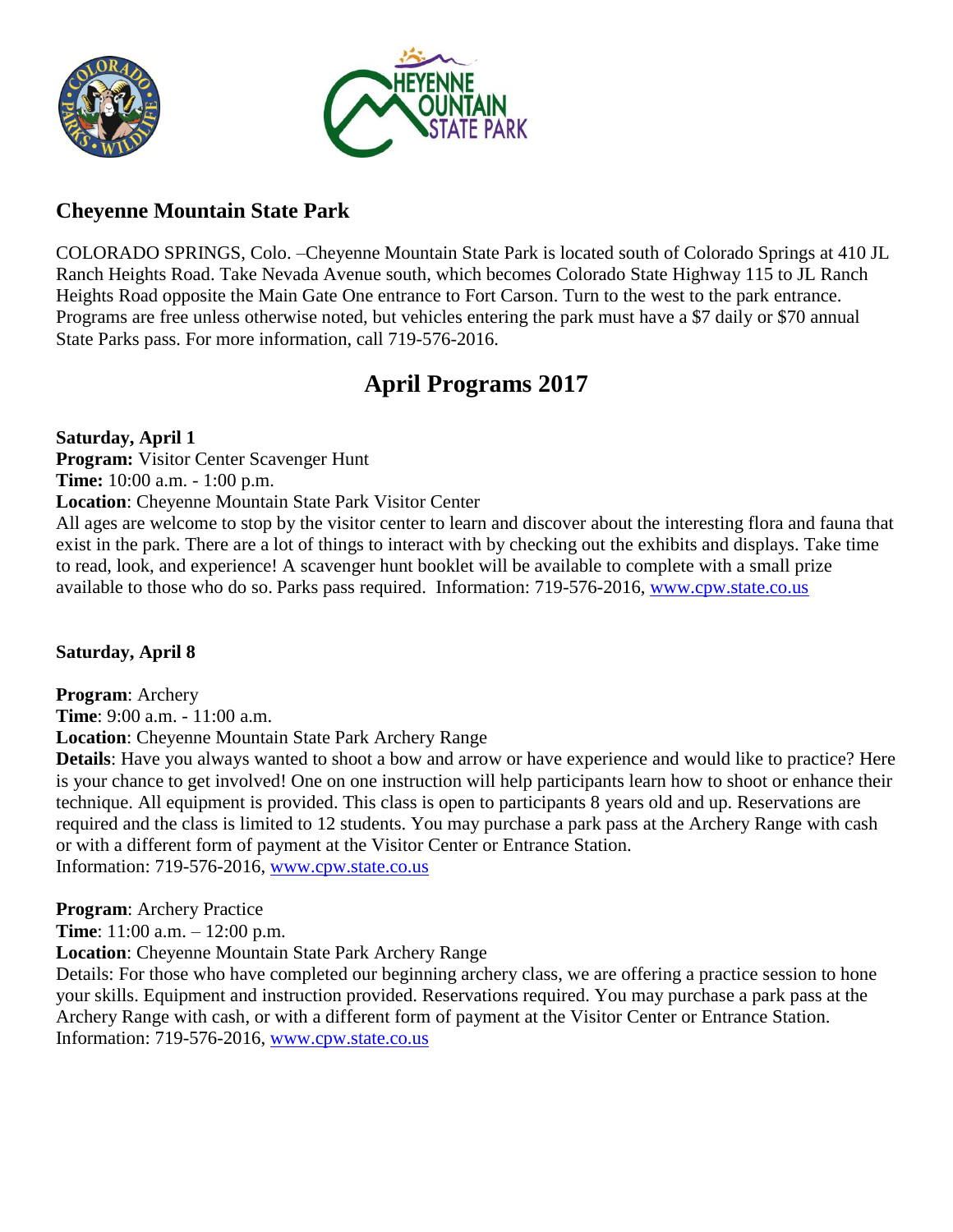### **Saturday, April 15**

**Program:** Skins and Skulls Interactive Display **Time**: 10:00 a.m. – 1:00 p.m. **Location**: Cheyenne Mountain State Park Visitor Center All ages are welcome to stop by the skins and skulls display at the visitor center. Look—Touch—Discover! Parks pass required. Information: 719-576-2016, [www.cpw.state.co.us](http://www.cpw.state.co.us/)

### **Saturday, April 22**

**Program**: Archery **Time**: 9:00 a.m. - 11:00 a.m.

**Location**: Cheyenne Mountain State Park Archery Range

**Details**: Have you always wanted to shoot a bow and arrow or have experience and would like to practice? Here is your chance to get involved! One on one instruction will help participants learn how to shoot or enhance their technique. All equipment is provided. This class is open to participants 8 years old and up. Reservations are required and the class is limited to 12 students. You may purchase a park pass at the Archery Range with cash or with a different form of payment at the Visitor Center or Entrance Station. Information: 719-576-2016, [www.cpw.state.co.us](http://www.cpw.state.co.us/)

**Program**: Archery Practice

**Time**: 11:00 a.m. – 12:00 p.m.

**Location**: Cheyenne Mountain State Park Archery Range

Details: For those who have completed our beginning archery class, we are offering a practice session to hone your skills. Equipment and instruction provided. Reservations required. You may purchase a park pass at the Archery Range with cash, or with a different form of payment at the Visitor Center or Entrance Station. Information: 719-576-2016, [www.cpw.state.co.us](http://www.cpw.state.co.us/)

**Saturday, April 29**

**Program**: Mystery Hike

**Time**: 10:00 a.m. – 11:30 p.m.

**Location**: Cheyenne Mountain State Park Camper Services

Details: This naturalist-led hike challenges participants to solve a puzzle, riddle or mystery as they search for hidden clues along a one-mile or less, easy trail. We have eight different mystery hikes, so come see which one needs to be solved today! **Recommended for ages 4 years and up. Children must be accompanied by an adult.** Closed-toe shoes required. Hiking shoes recommended. Reservations requested and parks pass required. Information: 719-576-2016, [www.cpw.state.co.us](http://www.cpw.state.co.us/)